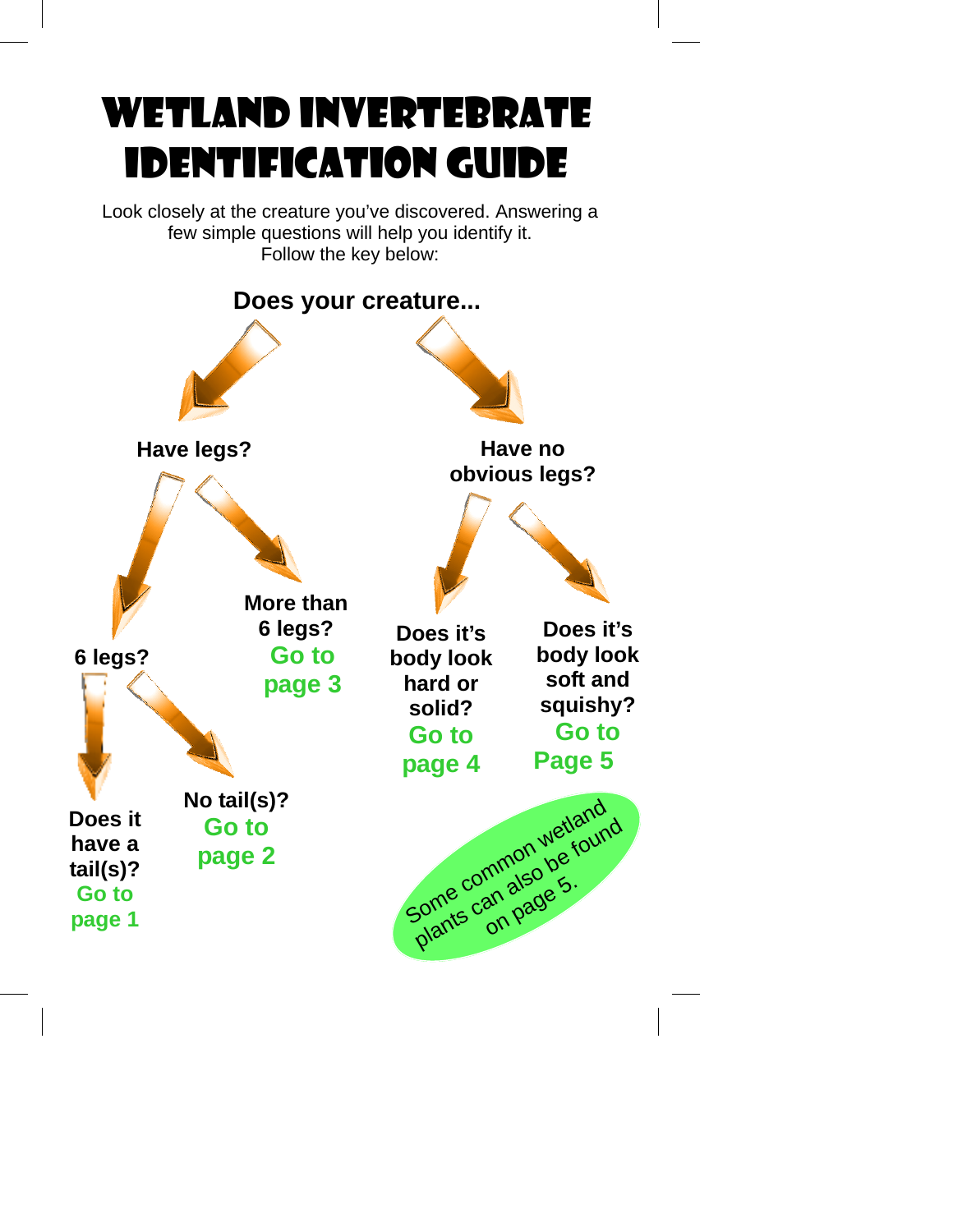# 1. Creatures with Six legs and a tail

| Animal                                                        | Feeding                                                                                                                                                                                                                                         |
|---------------------------------------------------------------|-------------------------------------------------------------------------------------------------------------------------------------------------------------------------------------------------------------------------------------------------|
| <b>Mayfly</b> nymph                                           | Will feed mostly on plant<br>material, but may also eat tiny<br>aquatic animals. They are eaten<br>by trout, dragonfly nymphs,<br>stonefly nymphs and predacious<br>diving beetles.                                                             |
| Damselfly nymph                                               | Damselfly nymphs eat other<br>aquatic insects, including other<br>damselfly nymphs. They are<br>eaten by fish and birds.                                                                                                                        |
| <b>Dragonfly</b> nymph                                        | Dragonfly nymphs have an amaz-<br>ing extendable jaw, which helps<br>them eat other aquatic insects,<br>tadpoles and even small fish.<br>Adult dragonflies prey on other<br>flying insects, and are eaten by<br>birds and bats.                 |
| <b>Caddisfly larva</b><br>(with<br>(without<br>case)<br>case) | Caddisflies eat both plant mate-<br>rial and other aquatic animals,<br>including other larvae, worms<br>and crustaceans. Adult caddisflies<br>eat only nectar. The larvae them-<br>selves are food for fish and preda-<br>cious diving beetles. |
| Predacious diving beetle larva                                | These larvae eat other insects,<br>small fish and even each other.<br>They pierce their prey, inject di-<br>gestive juices, then suck out their<br>prey's partially digested innards.                                                           |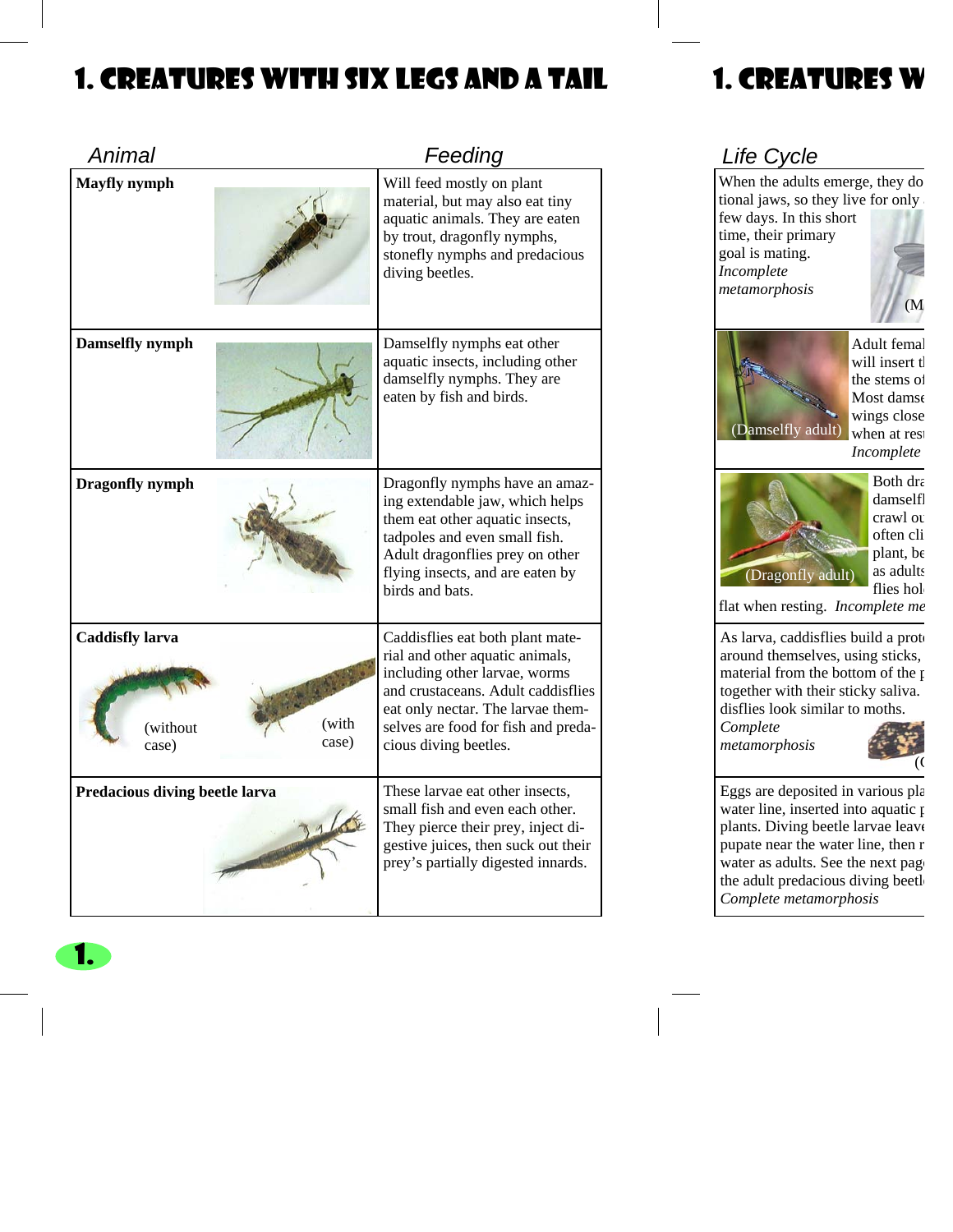# 1. Creatures with six legs and a tail

| Life Cycle                                                                                                                                                                                                                                                                                                                       |                                                                                                                                                                                                                         | Where to find them                                                                                                                                                                                                                                     |
|----------------------------------------------------------------------------------------------------------------------------------------------------------------------------------------------------------------------------------------------------------------------------------------------------------------------------------|-------------------------------------------------------------------------------------------------------------------------------------------------------------------------------------------------------------------------|--------------------------------------------------------------------------------------------------------------------------------------------------------------------------------------------------------------------------------------------------------|
| When the adults emerge, they do not have func-<br>tional jaws, so they live for only a few hours to a<br>few days. In this short<br>time, their primary<br>goal is mating.<br>Incomplete<br>metamorphosis<br>(Mayfly adult)                                                                                                      |                                                                                                                                                                                                                         | Found on the bottom of unpol-<br>luted creeks and ponds, cling-<br>ing to rocks. They crawl, but<br>can also swim, in an up and<br>down motion, like dolphins.<br>Look for their gills, which are<br>located on their abdomen, be-<br>hind their legs. |
| Adult female damselflies<br>will insert their eggs into<br>the stems of aquatic plants.<br>Most damselflies hold their<br>wings close to their body<br>(Damselfly adult)<br>when at rest.<br>Incomplete metamorphosis                                                                                                            |                                                                                                                                                                                                                         | Found crawling on underwater<br>surfaces, especially plants                                                                                                                                                                                            |
| (Dragonfly adult)                                                                                                                                                                                                                                                                                                                | Both dragonfly and<br>damselfly nymphs<br>crawl out of the water,<br>often clinging to a<br>plant, before emerging<br>as adults. Adult dragon-<br>flies hold their wings<br>flat when resting. Incomplete metamorphosis | Dragonfly larvae are crawlers,<br>so look for them down at the<br>bottom of ponds. Often, they<br>end up covered in mud and<br>algae, which can make them<br>hard to spot.                                                                             |
| As larva, caddisflies build a protective case<br>around themselves, using sticks, rocks and other<br>material from the bottom of the pond, gluing it<br>together with their sticky saliva. As adults, cad-<br>disflies look similar to moths.<br>Complete<br>metamorphosis<br>(Caddisfly adult)                                  |                                                                                                                                                                                                                         | They can be found on the bot-<br>tom of unpolluted ponds and<br>streams. Look closely-their<br>protective cases often make<br>them look like moving sticks!                                                                                            |
| Eggs are deposited in various places—above the<br>water line, inserted into aquatic plants, or on the<br>plants. Diving beetle larvae leave the water to<br>pupate near the water line, then return to the<br>water as adults. See the next page to learn about<br>the adult predacious diving beetle.<br>Complete metamorphosis |                                                                                                                                                                                                                         | Look in shallow areas with<br>vegetation. Diving beetle larvae<br>will usually be found along the<br>bottom.                                                                                                                                           |

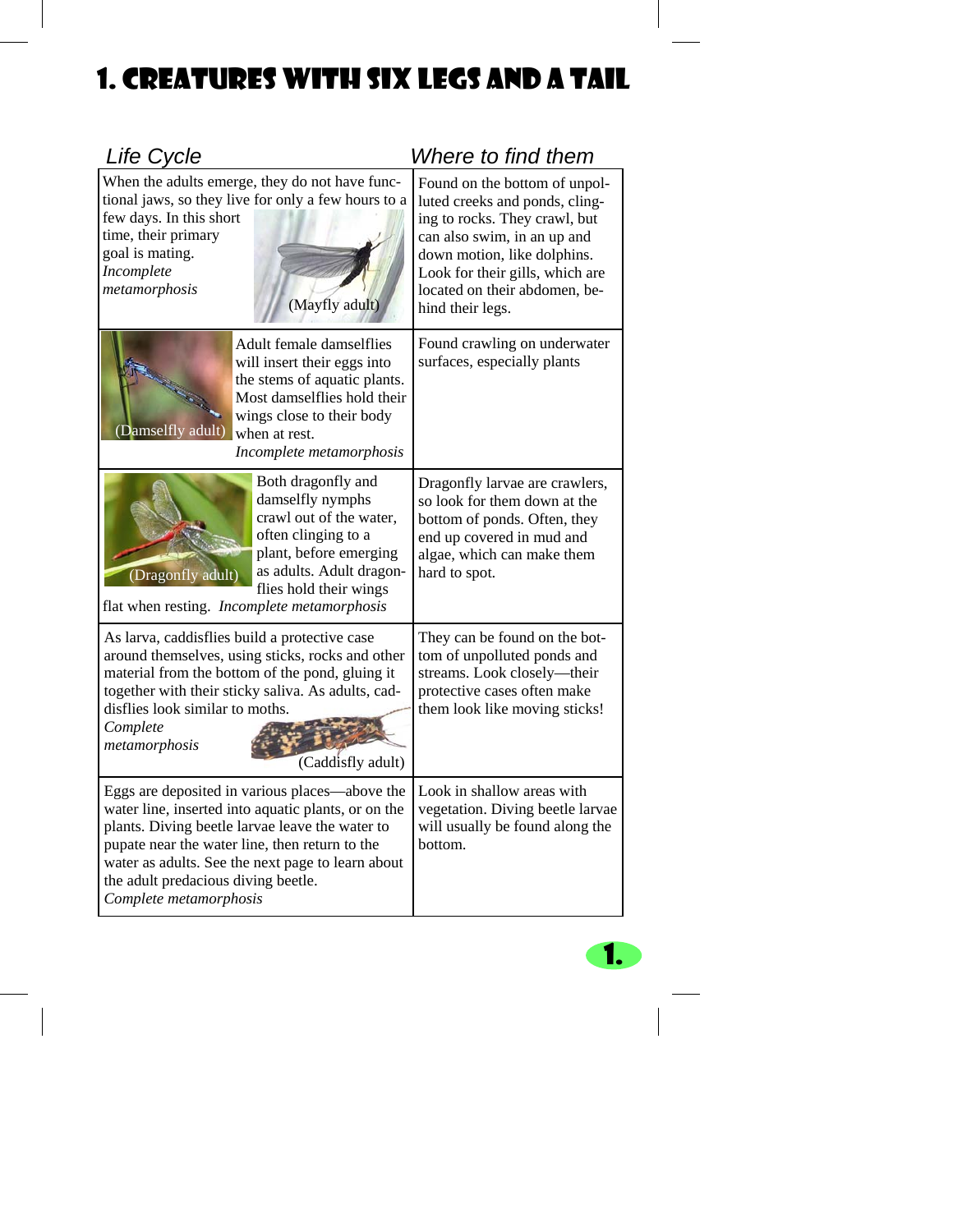#### 2. Creatures with six legs and no tail

| Animal                          | Feeding                                                                                                                                                                                                                                            |
|---------------------------------|----------------------------------------------------------------------------------------------------------------------------------------------------------------------------------------------------------------------------------------------------|
| <b>Predacious diving beetle</b> | As their name suggests, these are<br>predators, eating other insects,<br>tadpoles and even small fish.                                                                                                                                             |
| <b>Water strider</b>            | Water striders eat other insects<br>that fall onto the surface of the<br>water, or ones that swim just be-<br>low the surface. The two front<br>legs are used as pinchers for grab-<br>bing prey.                                                  |
| <b>Backswimmer</b>              | Backswimmers are predators and<br>can give a painful bite-be care-<br>ful when handling these! They eat<br>other aquatic insects, sometimes<br>taking prey larger than them-<br>selves. They are eaten by preda-<br>cious diving beetles and fish. |
| Water boatman                   | Boatmen are scavengers, using<br>their front legs to sift through<br>muck for algae and tiny aquatic<br>animals.                                                                                                                                   |
| <b>Whirligig beetle</b>         | These beetles search for food<br>with their split eyes, with half<br>looking up in the air and half<br>looking under the water. They<br>like to eat other insects that are<br>trapped on the water's surface.                                      |
| <b>Giant water bug</b>          | These predators have been known<br>to prey on small fish, frogs and<br>even snakes in addition to a regu-<br>lar diet of aquatic insects.                                                                                                          |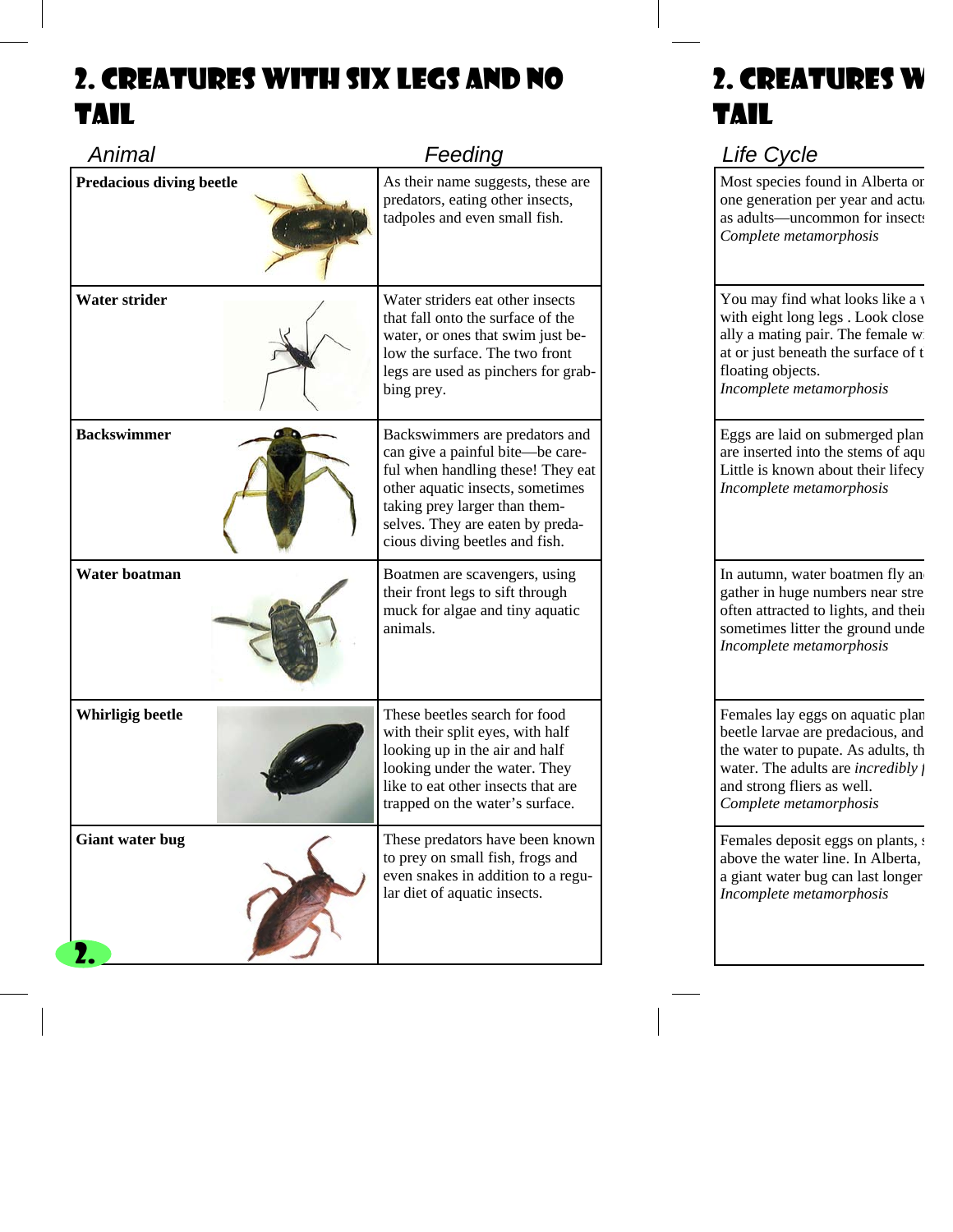#### 2. Creatures with six legs and no tail

| Life Cycle                                                                                                                                                                                                                                                    | Where to find them                                                                                                                                                                                               |
|---------------------------------------------------------------------------------------------------------------------------------------------------------------------------------------------------------------------------------------------------------------|------------------------------------------------------------------------------------------------------------------------------------------------------------------------------------------------------------------|
| Most species found in Alberta only go through<br>one generation per year and actually overwinter<br>as adults—uncommon for insects.<br>Complete metamorphosis                                                                                                 | The adult diving beetle can fly,<br>and can be found around lights<br>after dark. In ponds, look for<br>them swimming through vege-<br>tation in shallower areas.                                                |
| You may find what looks like a water strider<br>with eight long legs. Look closer—this is actu-<br>ally a mating pair. The female will lay her eggs<br>at or just beneath the surface of the water, on<br>floating objects.<br>Incomplete metamorphosis       | They're easy to spot, but hard<br>to catch. Look for them skating<br>across the top of the water on<br>their long back and middle legs                                                                           |
| Eggs are laid on submerged plants and rocks, or<br>are inserted into the stems of aquatic plants.<br>Little is known about their lifecycles.<br>Incomplete metamorphosis                                                                                      | Backswimmers rest just be-<br>neath the pond's surface, up-<br>side down, with their legs<br>touching the underside of the<br>water's surface.                                                                   |
| In autumn, water boatmen fly and sometimes<br>gather in huge numbers near streams. They are<br>often attracted to lights, and their bodies will<br>sometimes litter the ground underneath.<br>Incomplete metamorphosis                                        | Boatmen can be found in<br>ponds, streams and even swim-<br>ming pools.                                                                                                                                          |
| Females lay eggs on aquatic plants. Whirligig<br>beetle larvae are predacious, and come out of<br>the water to pupate. As adults, the return to the<br>water. The adults are incredibly fast swimmers<br>and strong fliers as well.<br>Complete metamorphosis | Whirligig beetles can go below<br>the surface of the water, but<br>rarely do so. They can be found<br>in all types of watery environ-<br>ments.                                                                  |
| Females deposit eggs on plants, such as cattails,<br>above the water line. In Alberta, the life cycle of<br>a giant water bug can last longer than two years.<br>Incomplete metamorphosis                                                                     | They live beneath the surface<br>of the water, usually in areas<br>with lots of vegetation. How-<br>ever, they are commonly found<br>around street lights, and are<br>sometimes called "electric<br>light bugs." |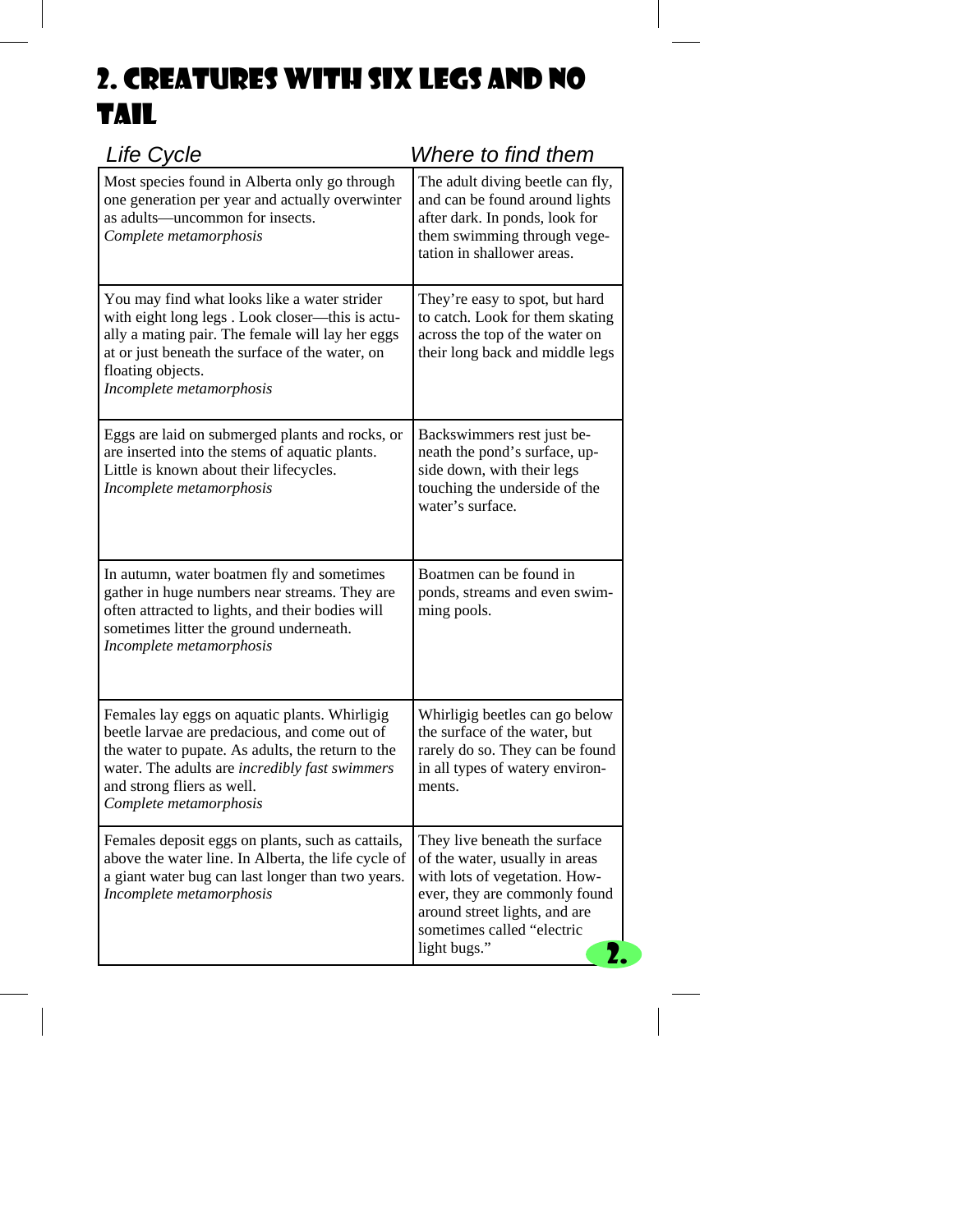#### 3. Creatures with more than six legs

| Animal               | Feeding                                                                                                                                                                                                                           |  |
|----------------------|-----------------------------------------------------------------------------------------------------------------------------------------------------------------------------------------------------------------------------------|--|
| Sideswimmer/<br>Scud | These little freshwater shrimp are<br>scavengers, feeding on dead plant<br>and animal material. They hold<br>their food with their front legs<br>while they chew on it.                                                           |  |
| <b>Fairy Shrimp</b>  | Most of these little crustaceans<br>feed on algae and single-celled<br>pond life, like protozoans and<br>bacteria.                                                                                                                |  |
| <b>Water Mite</b>    | Mites feed on small pond animals<br>by injecting them with digestive<br>juices, then sucking the semi-<br>digested material out of their<br>body.                                                                                 |  |
| <b>Water Spider</b>  | Water spiders will wait along the<br>edges of ponds with their front<br>legs in the water, feeling for vi-<br>brations. When they sense their<br>prey, they will scurry out to catch<br>it. They mostly eat aquatic in-<br>sects. |  |
|                      |                                                                                                                                                                                                                                   |  |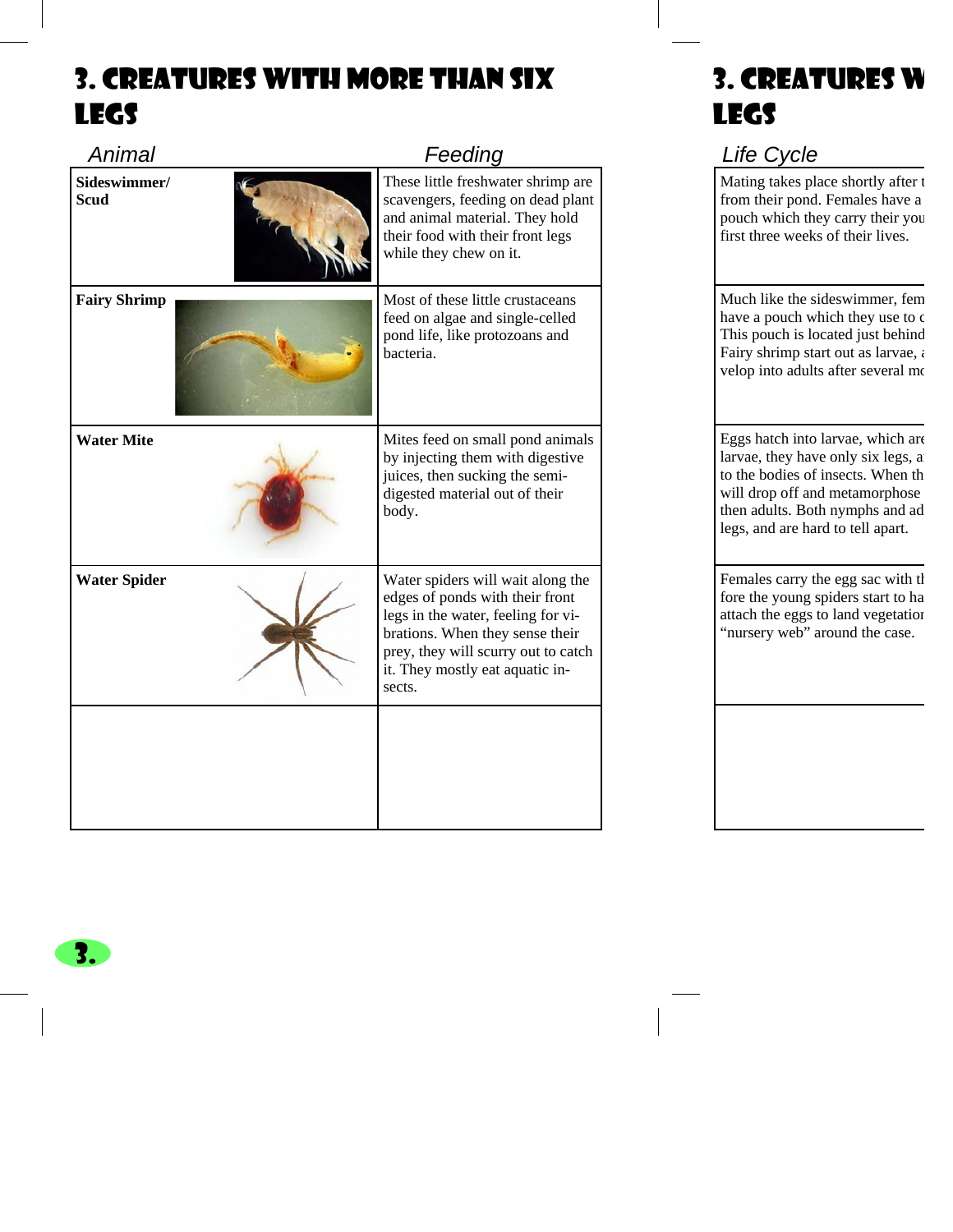#### 3. Creatures with more than six legs

| Life Cycle                                                                                                                                                                                                                                                                                      | Where to find them                                                                                                                                                                                                          |
|-------------------------------------------------------------------------------------------------------------------------------------------------------------------------------------------------------------------------------------------------------------------------------------------------|-----------------------------------------------------------------------------------------------------------------------------------------------------------------------------------------------------------------------------|
| Mating takes place shortly after the ice melts<br>from their pond. Females have a <i>marsupium</i> —a<br>pouch which they carry their young in for the<br>first three weeks of their lives.                                                                                                     | Sideswimmers are usually<br>found near the bottom of ponds<br>and streams. They avoid light,<br>so look around in shady vegeta-<br>tion for them.                                                                           |
| Much like the sideswimmer, female fairy shrimp<br>have a pouch which they use to carry their eggs.<br>This pouch is located just behind their back legs.<br>Fairy shrimp start out as larvae, and slowly de-<br>velop into adults after several molts.                                          | Fairy shrimp can be found in<br>small ponds and pools, espe-<br>cially in spring and summer.                                                                                                                                |
| Eggs hatch into larvae, which are parasitic. As<br>larvae, they have only six legs, and they attach<br>to the bodies of insects. When they are full, they<br>will drop off and metamorphose into nymphs,<br>then adults. Both nymphs and adults have eight<br>legs, and are hard to tell apart. | Water mites can be found at all<br>levels of ponds, lakes and riv-<br>ers. They are usually about the<br>size of the period at the end of<br>this sentence, so look closely<br>for the tiny red dots moving in<br>your net. |
| Females carry the egg sac with their fangs. Be-<br>fore the young spiders start to hatch, she will<br>attach the eggs to land vegetation and spin a<br>"nursery web" around the case.                                                                                                           | Look for them on the surface of<br>the water, near the edges of<br>ponds. While they can sub-<br>merge themselves (breathing<br>the air caught in their hairs) for<br>up to 30 minutes, it is difficult<br>for them.        |
|                                                                                                                                                                                                                                                                                                 |                                                                                                                                                                                                                             |

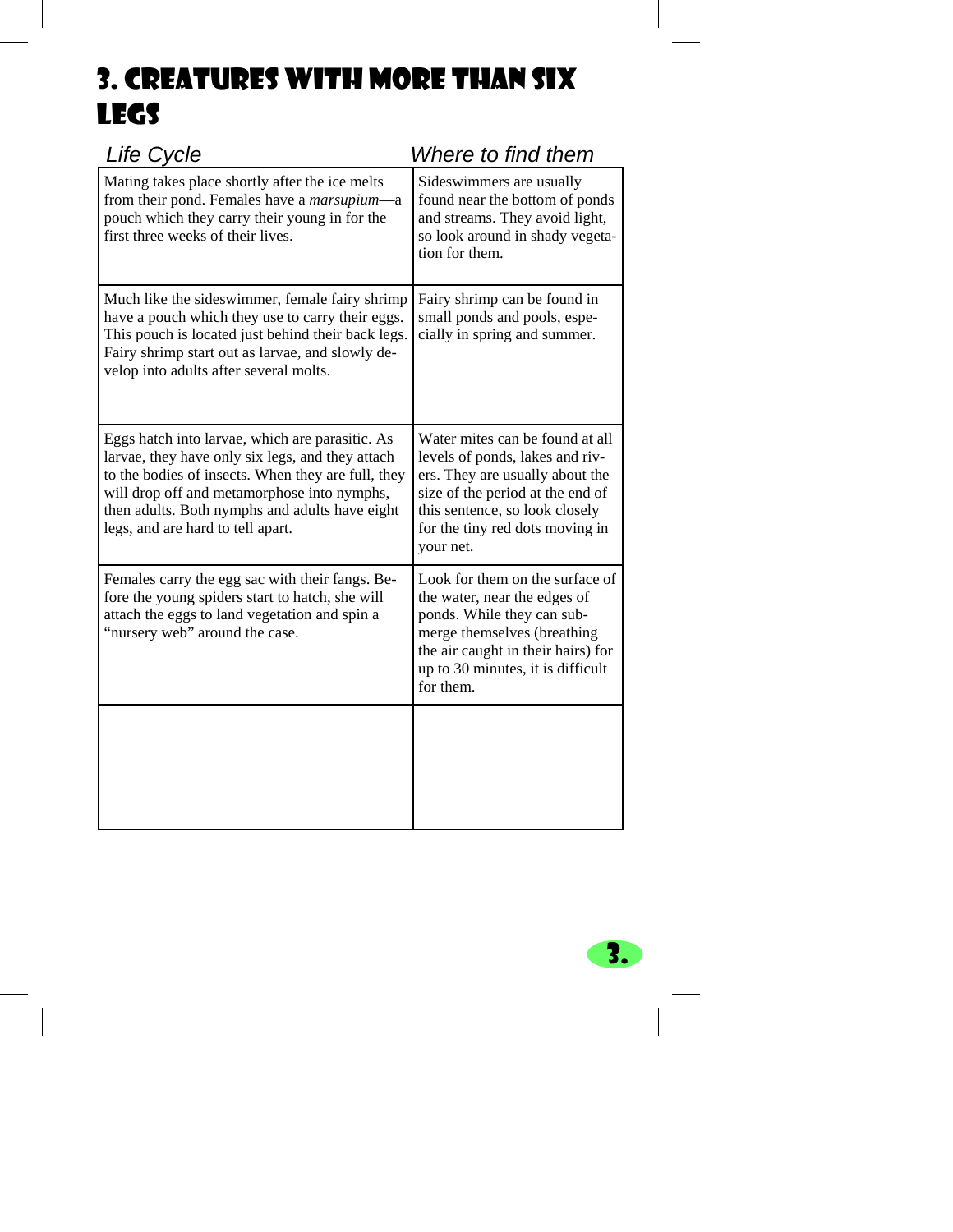#### 4. Creatures with no obvious legs\* and a solid looking body

| <b>Animal</b>  | Feeding             |                                                                                                                                                                                            |
|----------------|---------------------|--------------------------------------------------------------------------------------------------------------------------------------------------------------------------------------------|
| Midge larva    | Phantom midge larva | Most are omnivorous. They usu-<br>ally eat organic materials and<br>microscopic plants and animals.<br>Midge larvae are a major food<br>source for fish.                                   |
| Midge pupa     |                     | Similar to midge larva (see<br>above).                                                                                                                                                     |
| Mosquito larva |                     | Larvae are mainly omnivorous,<br>eating both plants and micro-<br>scopic animals.                                                                                                          |
| Mosquito pupa  |                     | The mosquito pupa does not eat.<br>When the adult emerges though,<br>the mosquito requires a meal.<br>Only female mosquitoes feed on<br>blood, while male<br>mosquitoes feed on nectar.    |
| <b>Daphnia</b> |                     | Daphnia filter single celled or-<br>ganisms such as bacteria and al-<br>gae from the water. They beat<br>their legs, which creates a current<br>which moves their food into their<br>body. |

**\*Midge larvae and daphnia do have legs, but these are very difficult to see, even using simple magnifiers.** 

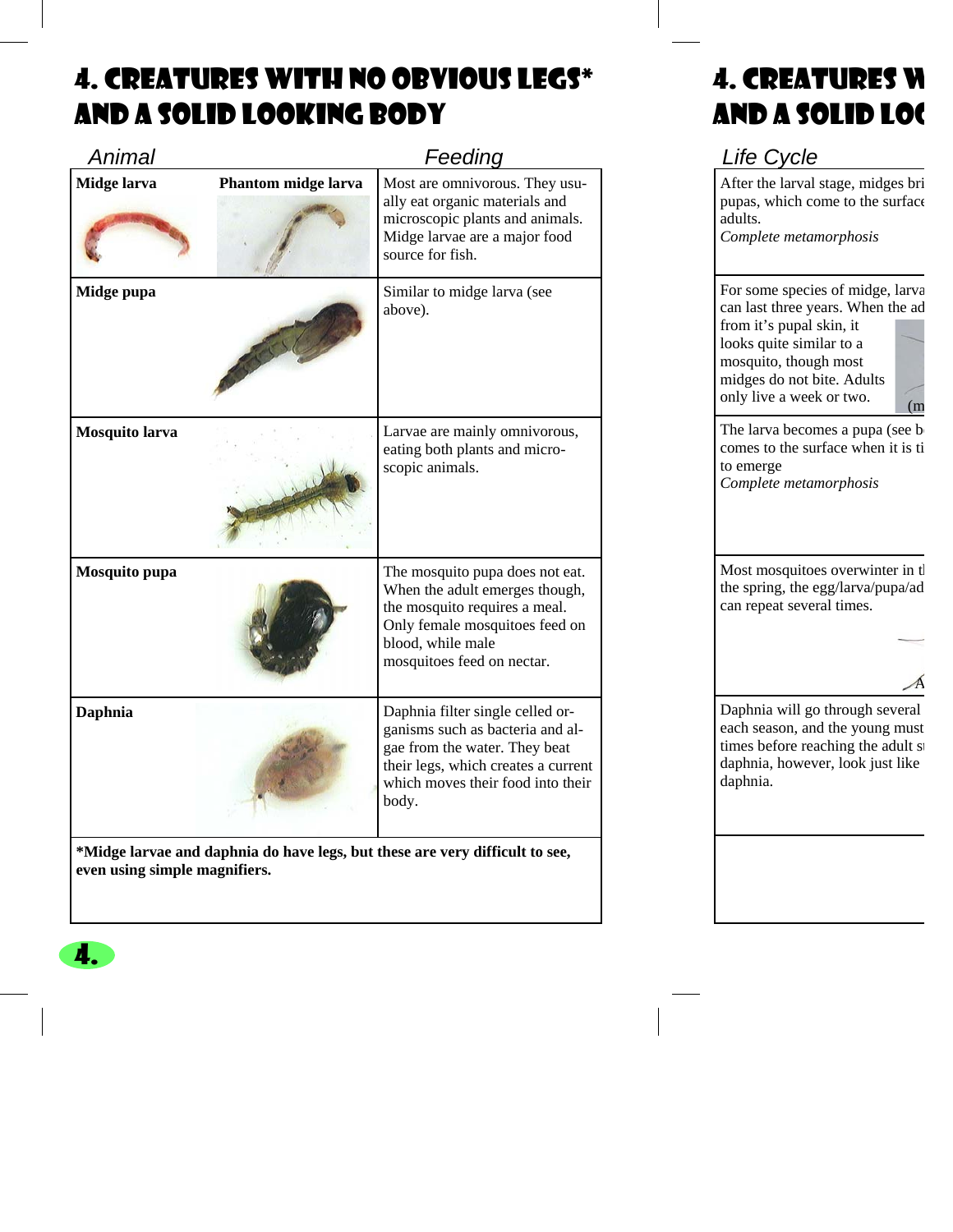#### 4. Creatures with no obvious legs\* and a solid looking body

| <b>Life Cycle</b>                                                                                                                                                                                                                                         | Where to find them                                                                                                                                                                                                              |
|-----------------------------------------------------------------------------------------------------------------------------------------------------------------------------------------------------------------------------------------------------------|---------------------------------------------------------------------------------------------------------------------------------------------------------------------------------------------------------------------------------|
| After the larval stage, midges briefly become<br>pupas, which come to the surface to emerge as<br>adults.<br>Complete metamorphosis                                                                                                                       | In most aquatic environments,<br>at all depths of ponds and<br>lakes, sometimes down to 300<br>metres below the surface.                                                                                                        |
| For some species of midge, larval development<br>can last three years. When the adult escapes<br>from it's pupal skin, it<br>looks quite similar to a<br>mosquito, though most<br>midges do not bite. Adults<br>only live a week or two.<br>(midge adult) | The pupas occupy the same<br>habitat as they do in the larval<br>stage (see above).                                                                                                                                             |
| The larva becomes a pupa (see below), which<br>comes to the surface when it is time for the adult<br>to emerge<br>Complete metamorphosis                                                                                                                  | Most will live close to the sur-<br>face of the water, hanging up-<br>side down and breathing<br>through a tube which breaks<br>through the water's surface.<br>They can be found anywhere<br>with still water, even a tin can! |
| Most mosquitoes overwinter in the egg stage. In<br>the spring, the egg/larva/pupa/adult life cycle<br>can repeat several times.<br>Adult mosquito                                                                                                         | Mosquito pupae usually hang<br>out near the surface of the wa-<br>ter. They are nicknamed<br>"tumblers" due to their seem-<br>ingly chaotic movement.                                                                           |
| Daphnia will go through several generations<br>each season, and the young must molt several<br>times before reaching the adult stage. Young<br>daphnia, however, look just like small adult<br>daphnia.                                                   | These can be found in shallow<br>areas of lakes and ponds.                                                                                                                                                                      |
|                                                                                                                                                                                                                                                           |                                                                                                                                                                                                                                 |

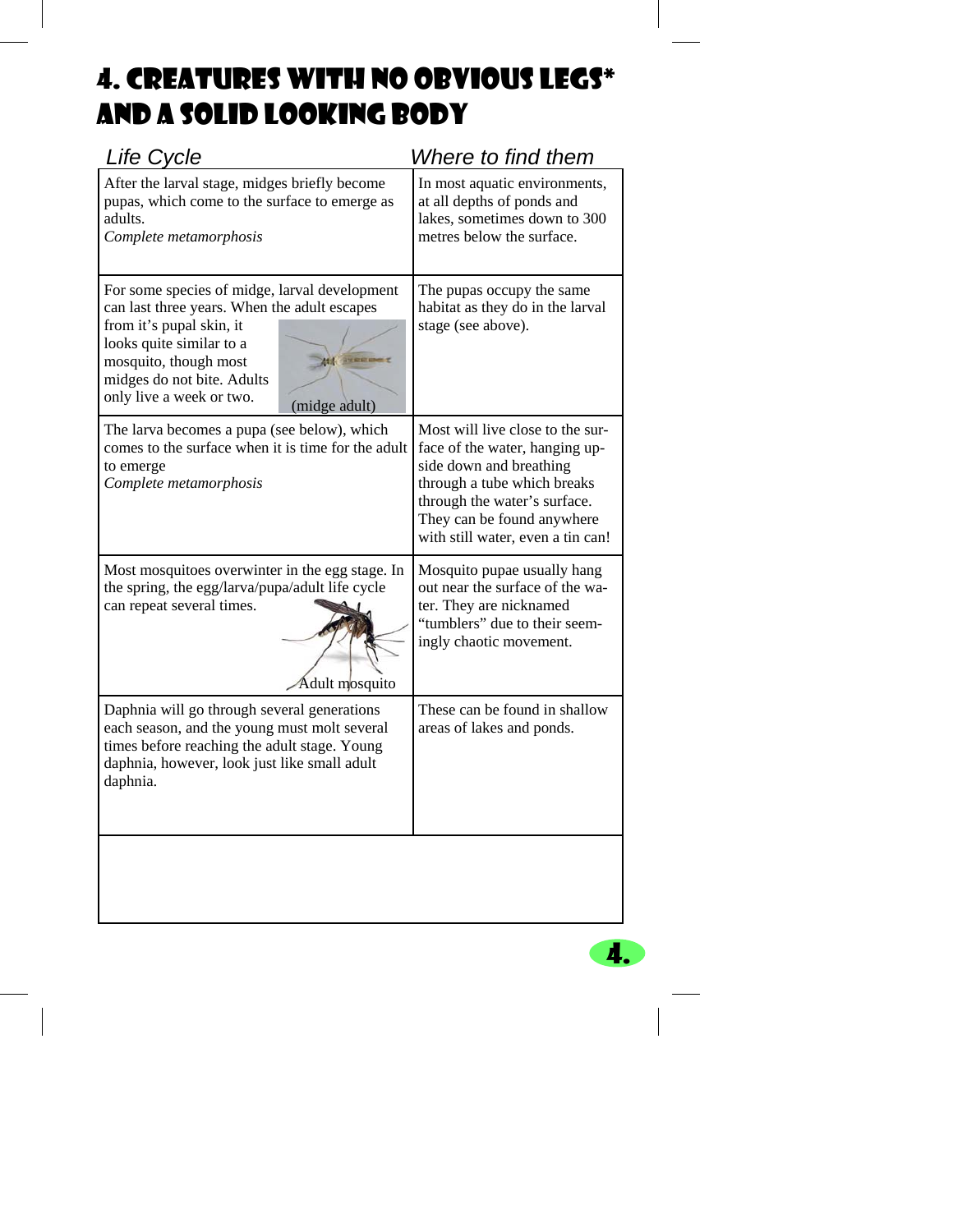#### 5. Creatures with no legs and a squishy looking body

| Animal       | Feeding |                                                                                                                                                                           |
|--------------|---------|---------------------------------------------------------------------------------------------------------------------------------------------------------------------------|
| <b>Snail</b> |         | Snails have a file-like tongue<br>called a radula which they use to<br>shred their food—live or dead<br>plant material                                                    |
| Leech        |         | They pierce their prey and suck<br>blood. Most leeches in Alberta<br>feed primarily on other aquatic<br>invertebrates and fish—humans<br>rarely need to worry about them. |



Arrowhead tubers are often eaten by ducks. In fact, they are sometimes called duck potatoes.

Cattails and bulrushes are emergent plants. They provide important food and habitat for birds and mammals, such as muskrat and beaver.



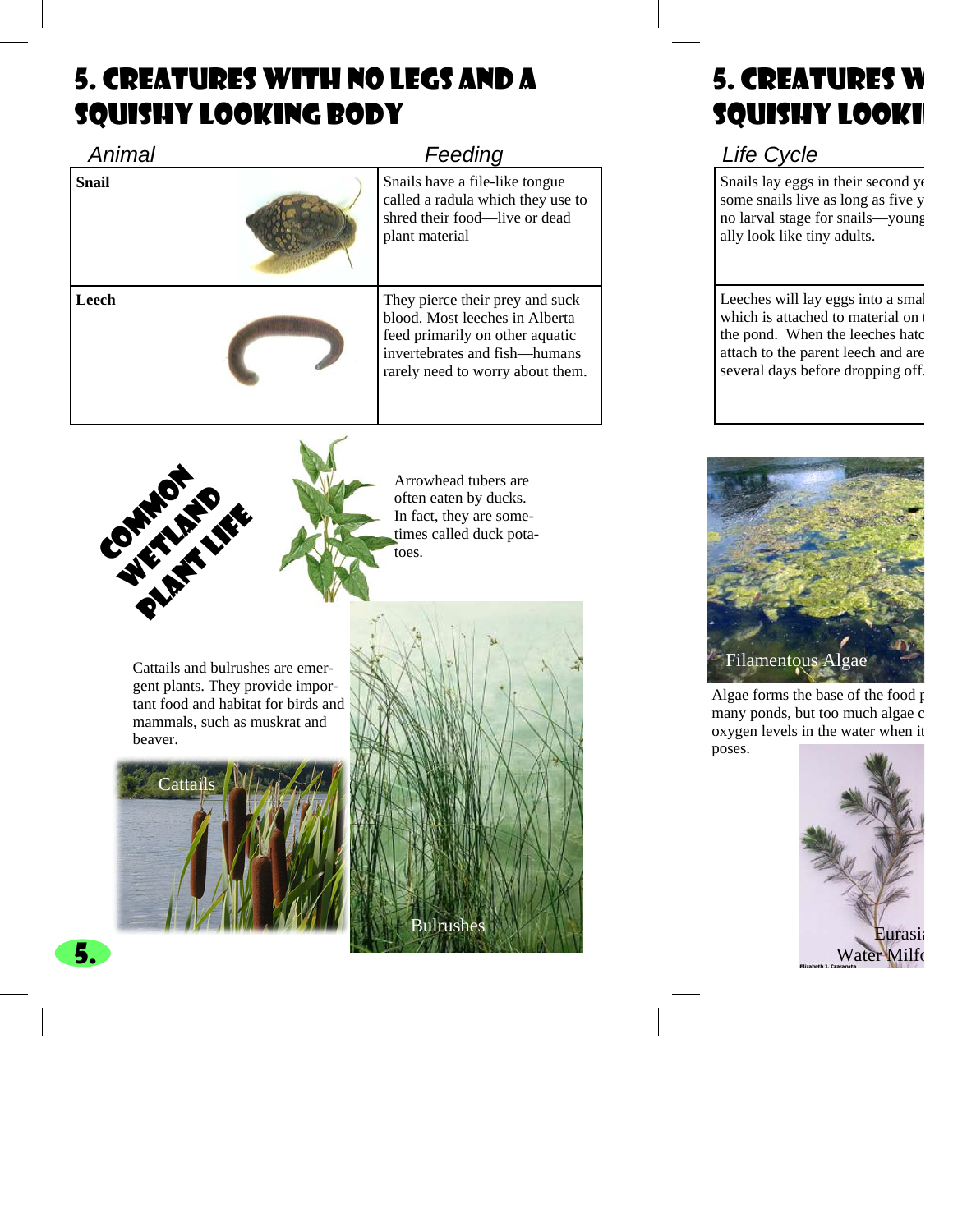## 5. Creatures with no legs and a squishy looking body

| Life Cycle                                       | Where to find them              |
|--------------------------------------------------|---------------------------------|
| Snails lay eggs in their second year of life—    | They can be found on the bot-   |
| some snails live as long as five years. There is | tom of ponds, attached to un-   |
| no larval stage for snails—young snails gener-   | derwater plants, or floating    |
| ally look like tiny adults.                      | beneath the surface.            |
| Leeches will lay eggs into a small cocoon,       | Leeches don't like sunlight, so |
| which is attached to material on the bottom of   | look for them down on the bot-  |
| the pond. When the leeches hatch, they usually   | tom of the pond where they can  |
| attach to the parent leech and are carried for   | be found in the mud, or under   |
| several days before dropping off.                | rocks and logs.                 |



Algae forms the base of the food pyramid in many ponds, but too much algae can deplete oxygen levels in the water when it decomposes.





Sandbar willow grows well in moist soils and can be found around the edges of many ponds, streams and lakes. It tolerates flooding, and regrows quickly if eaten by beavers.

Eurasian water milfoil is an invasive species. It can quickly spread to cover a pond or lake, preventing sunlight from reaching native plants.